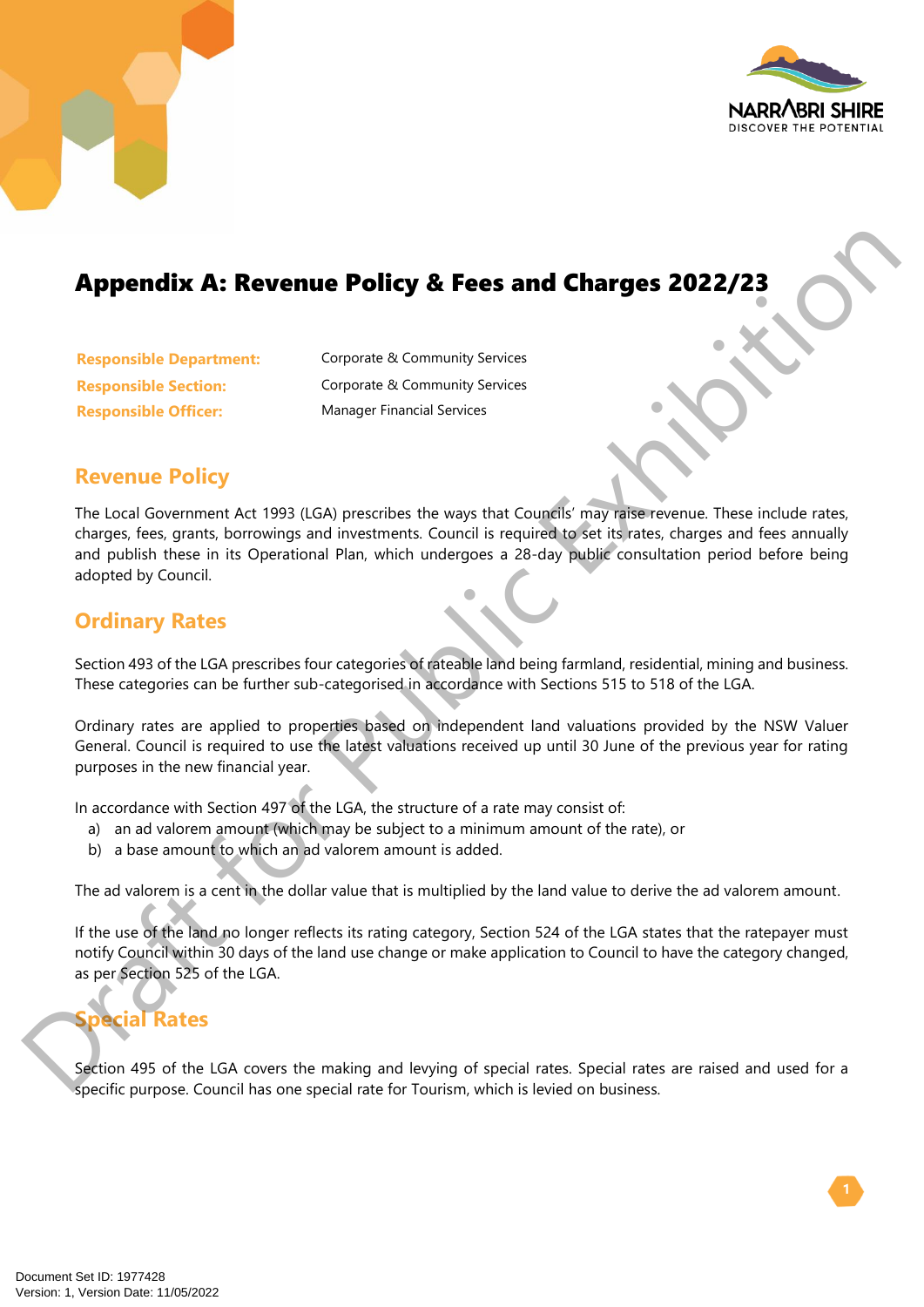

# **Water Charges**

Section 501 of the LGA covers the making and levying of Water Access Charges on all properties connected to, or able to be connected to, Council's water service network. Section 552(1)(b) of the LGA prescribes that Council can charge for a connected water service provided the land is within 225 metres of a Council water pipe.

Council has adopted a water charging structure based on the following benefit index:

| Service Size (mm) 20/25 32 |      |                    | 40 |  | 40 50 65 80 90 100<br>2.56 4.01 6.76 10.24 12.96 16.00 |  |
|----------------------------|------|--------------------|----|--|--------------------------------------------------------|--|
| <b>Benefit Index</b>       | 1.00 | $\sim$ 1.64 $\sim$ |    |  |                                                        |  |

The benefit index is used to calculate the base charge for each service.

It is noted that the application of this benefit index has become misguided over the years since it was first instituted for the 2008/09 financial year. In 2019/20 Council began the process of realigning all larger sized connections with the above index.

Council has adopted to limit annual increases on 32, 40 and 50mm connections in Narrabri and 32 and 40mm connections in Wee Waa to soften the impact on ratepayers (particularly residential properties) in these two towns. The annual increase has been limited to 20% per year and will be corrected over the next few years allowing customers time to assess their connection requirements. Water Charges<br>
Schien 501 of the LGA covers the making and levying of Water Access Charges on all properties the schience of<br>
schience to a connected so Council were service metods. Section 552 (106) of the CA prescribes

A subsidised charge to down-size connections of effected ratepayers was also introduced in 2019/20 for those that do not need the larger sized connections. Ratepayers are to apply for assessment under this offer by contacting Water Services at the Council Office.

In addition to this base charge, usage charges apply. For metered services, this usage charge is a charge per kilolitre of water used. For non-metered services (Narrabri only), an additional charge is incorporated into the base charge.

An unconnected service is charged the same base charge as a 20/25 metered service and is applicable to land that is within 225 metres of a Council water main.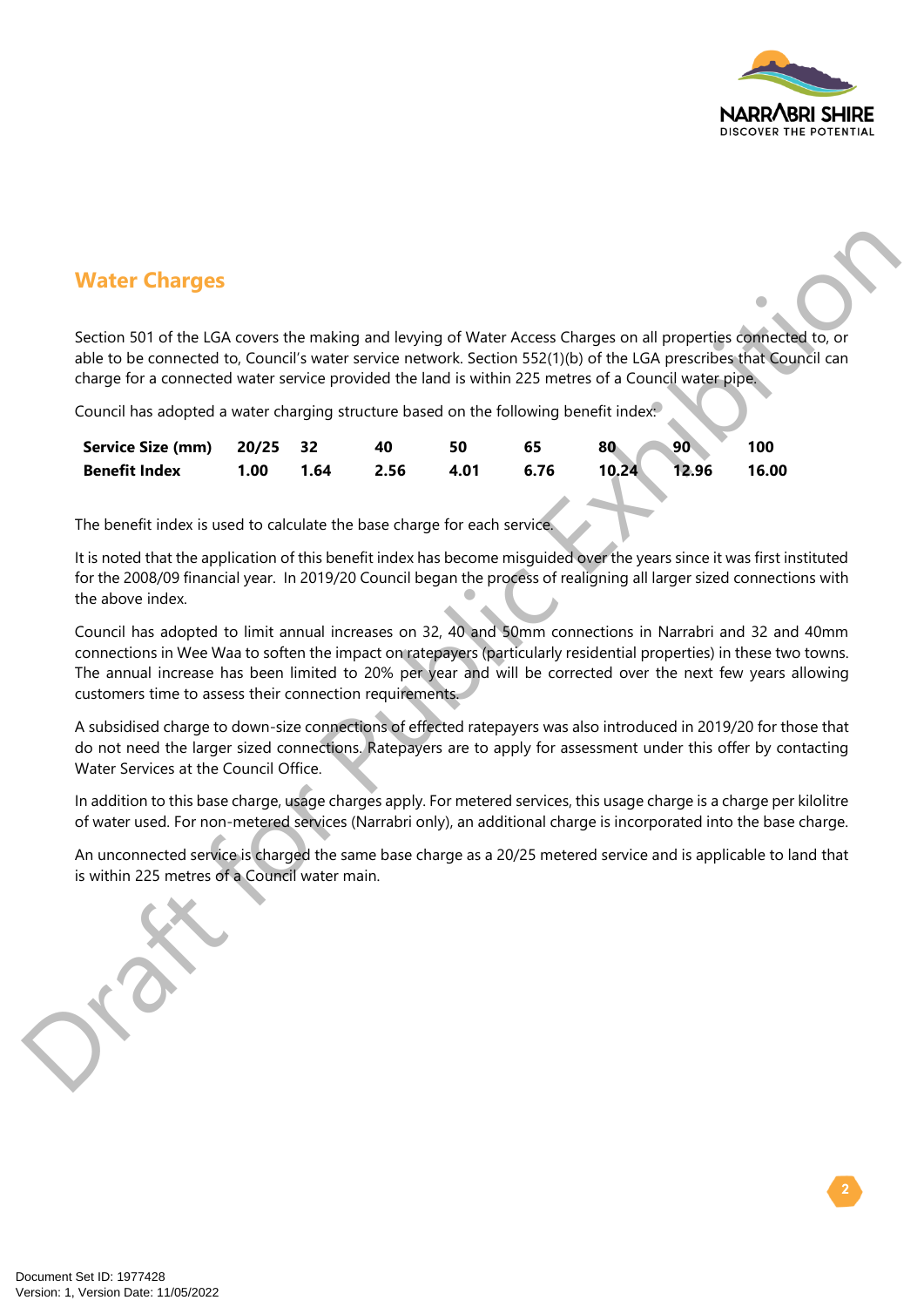

# **Sewerage Charges**

Section 501 of the LGA covers the making and levying of Sewer Access Charges on all properties connected to, or able to be connected to, Council's sewer service network. Section 552(3) (a) of the LGA prescribes that Council can charge for a connected sewer service provided the land is within 75 metres of a Council sewer main.

An unconnected service is charged half the base charge of a connected service. A landowner must apply and pay the appropriate fee for a disconnection to qualify for this service if the land is within 75 metres of a Council sewer. The landowner is then liable for a reconnection fee should a connected service be required in the future.

Pedestal charges are levied on residential units and commercial premises that add above normal loads to the sewer. Council has two charges being water closets and cisterns. These are set at 15% of the connected service charge.

# **Waste Management Charges**

Section 496 of the LGA prescribes that Council must make and levy an annual charge for the provision of domestic waste management services. Section 501 of the LGA prescribes that Council can make an annual charge for waste management services other than domestic waste management.

In 2007/08 Council implemented a recycling collection program for the townships of Narrabri, Boggabri, Wee Waa and Baan Baa. This was expanded to include green waste in 2013/14.

In 2014/15 Council implemented an Urban Waste Management Fee for ALL urban assessments (domestic and nondomestic), and a separate service charge for assessments receiving waste collection. Farmland still has a vacant land garbage charge, with all occupied farmland being charged a waste management fee as per urban properties.

### **Interest**

Section 566 of the LGA prescribes that interest accrues on rates and charges that remain unpaid after they become due and payable. In accordance with section 566(3) of the LGA, the Minister determines annually the maximum rate of interest payable. Council proposes to apply the maximum permissible for the 2022/23 rating year. **Serverage Charges**<br>
Setures of of the LGA cover the making and levying of Sever Access Charges on all properties oppreciates and<br>
able to be connected to, council's sever service provided the land is within 75 metres of

### **Rounding**

All rates and annual charges are rounded to the nearest dollar.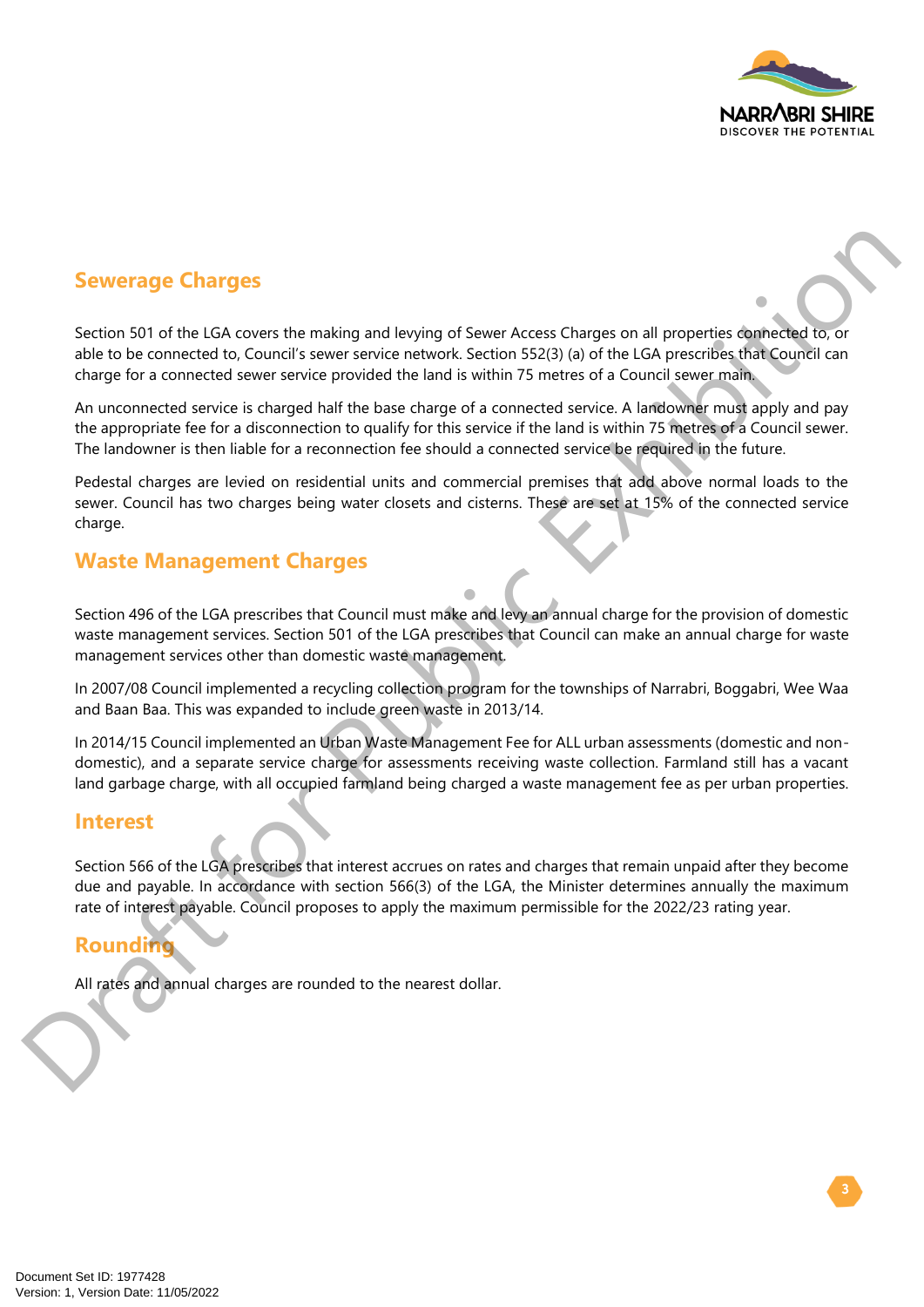

# **Fees for Service**

Council must adhere to legislative requirements in the setting of some fees. Otherwise, fee setting is at Council discretion.

Council supports the user pays principle, where appropriate.

Council reserves the right to charge for additional services or legislative changes that are not identified in the proposed fees schedule.

User Charges and Fees are listed in Council's Fees and Charges document.

# **Pricing Policy**

Council is committed to providing a diverse range of services that meet the needs of residents or visitors, within available resources. The principles of competitive neutrality have been taken into consideration in this policy.

Council recognises the need to provide services for groups and members of the community that may not be able to afford a commercial rate for service. Council will ensure that all rates, charges and fees are set so as to provide adequate cash flows to meet operating costs and to assist in the provision of funding capital works.

Council will pursue all cost-effective opportunities to maximise its revenue base and to seek an acceptable commercial rate of return on investments, subject to community service obligations.

Council recognises the need to set prices for goods and services to provide the most effective level of service to the community and to ensure resources are not wasted.

# **Goods and Services Tax (GST)**

GST is not applicable to rates, annual charges or water usage charges.

In general, where legislation states that Local Government is the only possible supplier of a service, the fee for that service does not attract GST. Most other fees and charges do attract GST. All fees and charges are quoted including GST if applicable. **Fees for Service**<br>
Council must adhere to legislative requirements in the setting of some fees. Otherwise, fee setting is at Collage<br>
discretion.<br>
Council supports the user pays principle, where appropriate.<br>
Council supp

### **Borrowings**

Council is proposing to fund waste projects including Transfer Station Upgrades, Cell Construction and Acquisition of Land & Environmental Assessment from new loan borrowings in 2022/23.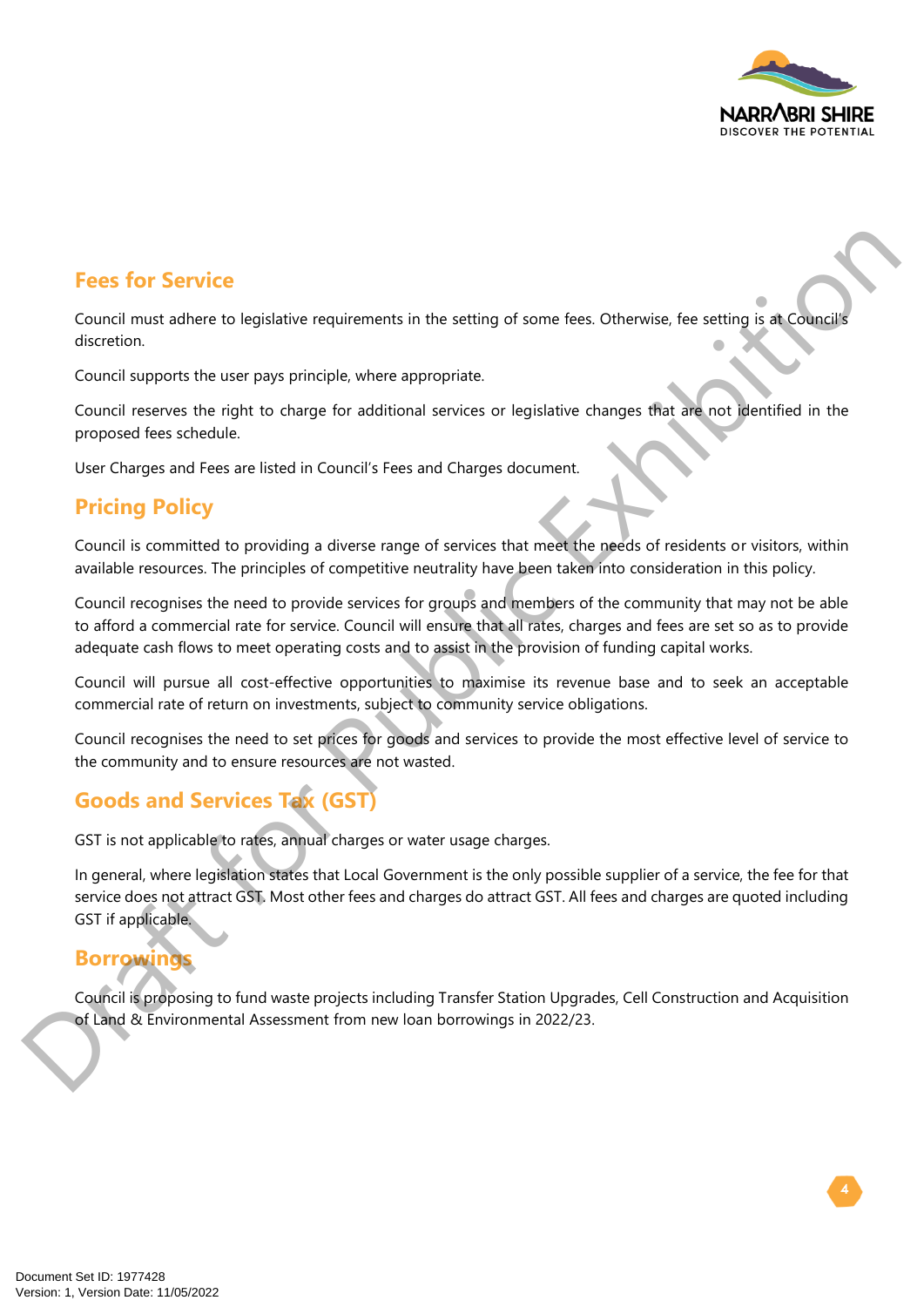

# **Public Access Documents**

Schedule 5 of the Government Information (Public Access) Act 2009 (GIPA) requires that certain documents held by council, be made publicly available for inspection, free of charge. The public is entitled to inspect these documents either on Council's website (unless there is an unreasonable additional cost to Council to publish these documents on the website) or at the offices of the Council during ordinary office hours or at any other place as determined by the Council. These documents include: **SOCUT EXECTS CONTRANT CONTRANT CONTRANT CONTRANT CONTRANT CONTRANT CONTRANT CONTRANT CONTRANT CONTRANT CONTRANT CONTRANT CONTRANT CONTRANT CONTRANT CONTRANT CONTRANT CONTRANT CONTRANT CONTRANT CONTRANT CONTRANT CONTRANT C** 

### **1. Information About Council**

- The model Code of Conduct prescribed under section 440(1) of the Local Government Act
- Council's adopted Code of Conduct
- Code of Meeting Practice
- Annual Report
- Annual Financial Report
- Auditor's Report
- Operational Plan
- EEO Management Plan
- Policy concerning the Payment of Expenses and Provision of Facilities to the Mayor and Councillors
- Annual Reports of Bodies Exercising Functions Delegated by Council (eg Section 355/377 Committees)
- Any Codes referred to in the Local Government Act
- Returns of the Interest of Councillors, Designated Person's and Delegates
- Agendas, Business Papers and minutes of Council/Committee meetings (except meetings that are closed to the public)
- Office of Local Government reports presented at a meeting of Council
- Land Register
- Register of Investments
- Register of Delegations
- Register of Graffiti removal works
- Register of current Declarations of Disclosures of Political donations
- Register of Voting on Planning Matters

# **2. Plans and Policies**

- Local Policies adopted by Council concerning approvals and orders
- Plans of Management for Community Land
- Register of Graffiti removal works<br>• Register of current Declarations of Disclosures of Political donations<br>• Register of Voting on Planning Matters<br>• Local Policies<br>• Local Policies adopted by Council concerning approva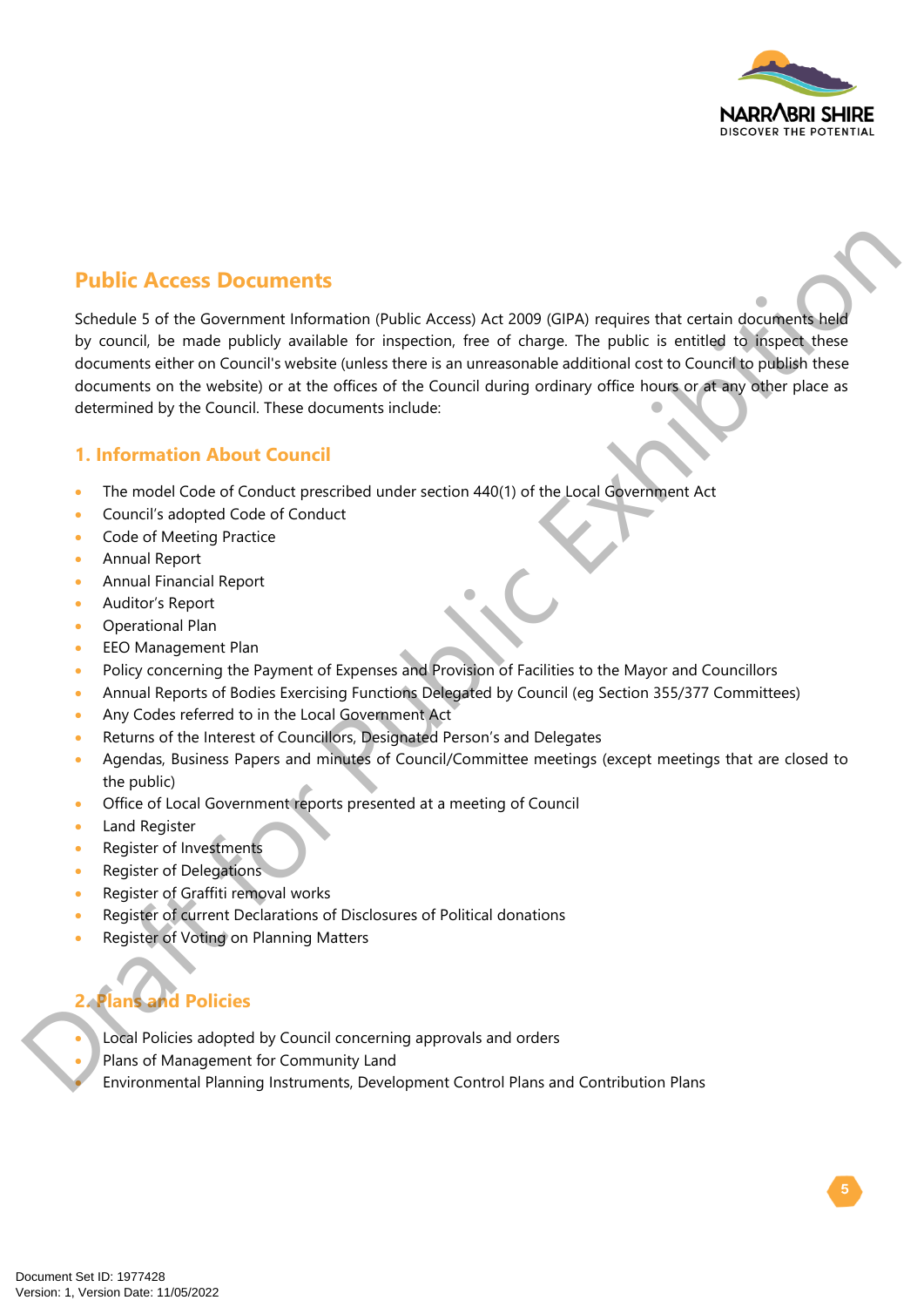

# **3. Information about Development Applications and any associated documents rec in relation to a Proposed Development 3. Information about Development Applications and any associated documents received<br>
in relation to a Proposed Development<br>
• Home Warrany Insurance documents<br>
• Consulter Certificates<br>
• Consulter Certificates<br>
• Consul**

- Home Warranty Insurance documents
- Construction Certificates
- Occupation Certificates
- **Structural Certification Documents**
- Town Planner Reports
- Submissions received on Development Applications
- Heritage Consultant Reports
- Tree Inspections Consultant Reports
- Acoustic Consultant Reports
- Land Contamination Consultant Reports
- Records of decisions on Development Applications including decisions on appeals
- Publication Guides, Summary of Affairs and register of policy documents required under the Government Information (public Access) Act, 2009

### **4. Approvals, Orders and other Documents**

- Information contained in the following records (whenever created) is prescribed as open access information
- Applications for approvals under Part 1 of Chapter 7 of the LGA and any associated documents received in relation to such an application
- Applications for approvals under any other Act and any associated documents received in relation to such an application
- Records of approvals granted or refused, any variation from local policies with reasons for the variation, and decisions made on appeals concerning approvals
- Orders given under Part 2 of Chapter 7 of the LGA, and any reasons given under section 136 of the LGA
- Orders given under the authority of any other Act
- Records of building certificates under the Environmental Planning and Assessment Act 1979
- Plans of land proposed to be compulsorily acquired by the local authority
- Compulsory acquisition notices
- Leases and licences for use of public land classified as community land
- Performance improvement orders issued to a council under Part 6 of Chapter 13 of the LGA.

Any current or previous versions of these documents may be inspected free of charge. Copies can be supplied for a copying charge as prescribed in Council's Fees and Charges schedule.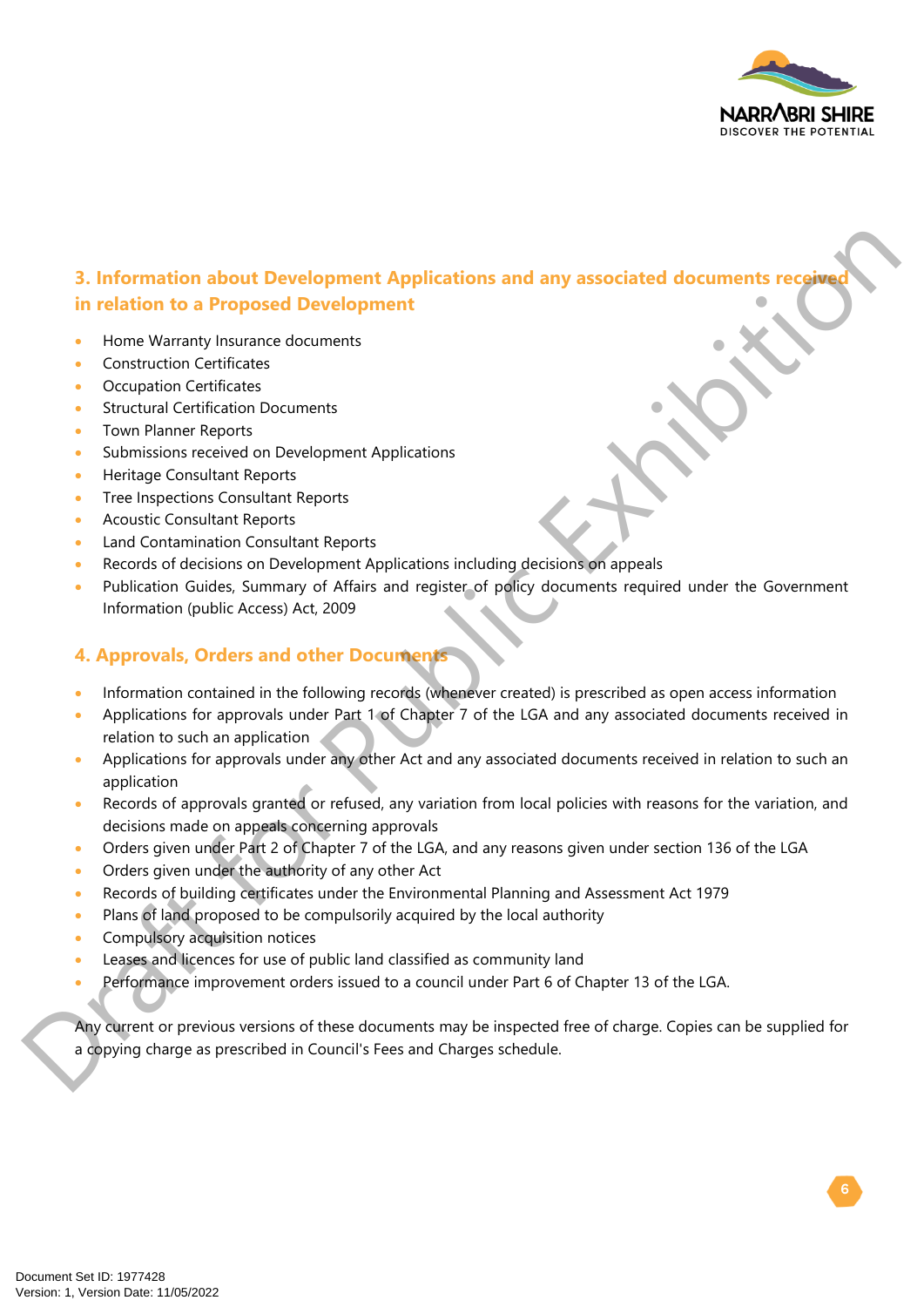

# **2022/23 ORDINARY & SPECIAL RATES**

### **Business**

| <b>Business</b>                                                                                                                                                                  |             |           |                   |                  |                   |
|----------------------------------------------------------------------------------------------------------------------------------------------------------------------------------|-------------|-----------|-------------------|------------------|-------------------|
| Section 519 - Land may be categorised as Business for rating purposes should it not satisfy any of the                                                                           |             |           |                   |                  |                   |
| conditions of any other rating category. The Business rate is sub-categorised into separate urban areas and a                                                                    |             |           |                   |                  |                   |
| rural business sub-category.                                                                                                                                                     |             |           |                   |                  |                   |
|                                                                                                                                                                                  | <b>Base</b> | Base as % | <b>Ad Valorem</b> | <b>Estimated</b> | $%$ of            |
|                                                                                                                                                                                  | Rate        | of Yield  | Rate              | Yield            | Category          |
|                                                                                                                                                                                  |             |           |                   |                  | Yield             |
| Business - Boggabri                                                                                                                                                              | \$320       | 36%       | \$0.0119838       | \$49,287         | 4%                |
| Business - Narrabri                                                                                                                                                              | \$320       | 9%        | \$0.0157560       | \$1,111,665      | 76%               |
| Business - Rural                                                                                                                                                                 | \$320       | 27%       | \$0.0083920       | \$104,077        | 7%                |
| Business - Wee Waa                                                                                                                                                               | \$320       | 18%       | \$0.0432535       | \$191,750        | 13%               |
|                                                                                                                                                                                  |             |           |                   |                  |                   |
| <b>TOTAL BUSINESS RATE YIELD ESTIMATE</b><br><b>Farmland</b><br>Section 515 of the LGA prescribes that land is to be categorised as farmland if its dominant use is for farming. |             |           |                   | \$1,456,779      | 10%               |
|                                                                                                                                                                                  | <b>Base</b> | Base as % | <b>Ad Valorem</b> | <b>Estimated</b> | $%$ of            |
|                                                                                                                                                                                  | Rate        | of Yield  | Rate              | Yield            | Category<br>Yield |
| Farmland                                                                                                                                                                         | \$270       | 7%        | \$0.0032503       | \$6,850,820      | 100%              |
| TOTAL FARMING RATE YIELD ESTIMATE                                                                                                                                                |             |           |                   | \$6,850,820      | 48%               |
| <b>Mining</b><br>Section 517 - Land may be classified as mining land if its dominant use is as a coal mine or metalliferous mine.                                                |             |           |                   |                  |                   |
|                                                                                                                                                                                  | <b>Base</b> | Base as % | <b>Ad Valorem</b> | <b>Estimated</b> | % of              |
|                                                                                                                                                                                  | Rate        | of Yield  | Rate              | Yield            | <b>Category</b>   |
| Mining                                                                                                                                                                           | \$23,000    | 9%        | \$0.0017673       | \$1,045,105      | Yield<br>100%     |

### **Farmland**

|                                          | <b>Base</b><br>Rate | <b>Base as %</b><br>of Yield | <b>Ad Valorem</b><br>Rate | <b>Estimated</b><br>Yield | $%$ of<br>Category<br>Yield |
|------------------------------------------|---------------------|------------------------------|---------------------------|---------------------------|-----------------------------|
| Farmland                                 | \$270               | 7%                           | \$0.0032503               | \$6,850,820               | 100%                        |
| <b>TOTAL FARMING RATE YIELD ESTIMATE</b> |                     |                              |                           | \$6,850,820               | 48%                         |

### **Mining**

|                                         | <b>Base</b><br>Rate | <b>Base as %</b><br>of Yield | <b>Ad Valorem</b><br>Rate | <b>Estimated</b><br>Yield | $%$ of<br>Category<br>Yield |
|-----------------------------------------|---------------------|------------------------------|---------------------------|---------------------------|-----------------------------|
| Mining                                  | \$23,000            | 9%                           | \$0.0017673               | \$1,045,105               | 100%                        |
| <b>TOTAL MINING RATE YIELD ESTIMATE</b> |                     |                              |                           | \$1,045,105               | 8%                          |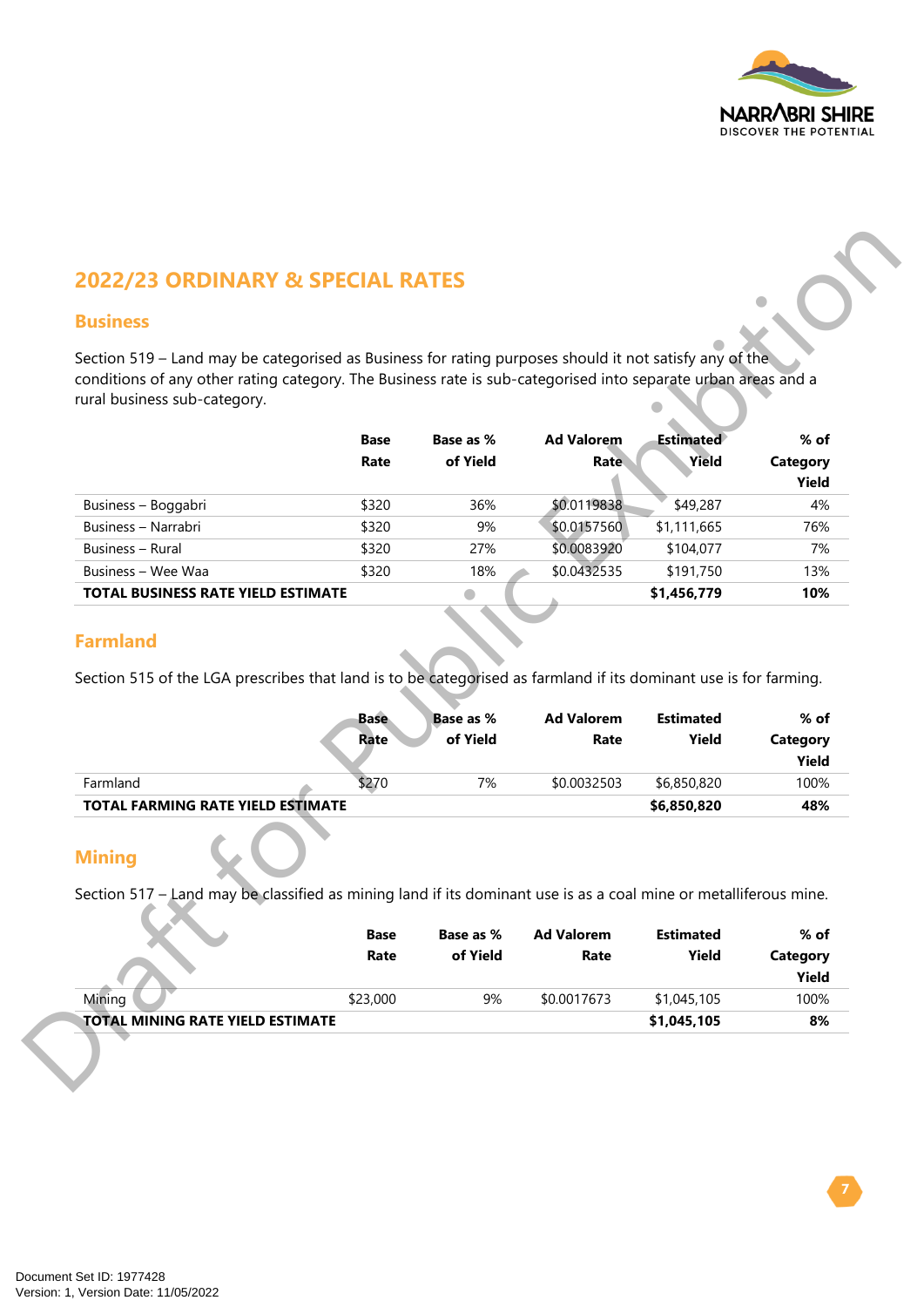

### **Residential**

|                                              | <b>Base Rate</b> | Base as % | <b>Ad Valorem</b> | <b>Estimated</b> | $%$ of   |
|----------------------------------------------|------------------|-----------|-------------------|------------------|----------|
|                                              |                  | of Yield  | Rate              | Yield            | Category |
|                                              |                  |           |                   |                  | Yield    |
| Residential - Boggabri                       | \$270            | 38%       | \$0.0094465       | \$339,588        | 7%       |
| Residential - Narrabri                       | \$270            | 22%       | \$0.0105647       | \$3,036,776      | 62%      |
| Residential - Rural                          | \$270            | 36%       | \$0.0054284       | \$738,377        | 15%      |
| Residential – Wee Waa                        | \$270            | 24%       | \$0.0345404       | \$748,869        | 16%      |
| <b>TOTAL RESIDENTIAL RATE YIELD ESTIMATE</b> |                  |           |                   | \$4,863,610      | 34%      |

### **Tourism Promotion - Special Rate**

|                                                                                                                                                                       | <b>Base Rate</b> | Base as %<br>of Yield | <b>Ad Valorem</b><br>Rate | <b>Estimated</b><br>Yield | $%$ of<br>Category                          |
|-----------------------------------------------------------------------------------------------------------------------------------------------------------------------|------------------|-----------------------|---------------------------|---------------------------|---------------------------------------------|
|                                                                                                                                                                       |                  |                       |                           |                           | Yield                                       |
| Residential - Boggabri                                                                                                                                                | \$270            | 38%                   | \$0.0094465               | \$339,588                 | 7%                                          |
| Residential - Narrabri                                                                                                                                                | \$270            | 22%                   | \$0.0105647               | \$3,036,776               | 62%                                         |
| Residential - Rural                                                                                                                                                   | \$270            | 36%                   | \$0.0054284               | \$738,377                 | 15%                                         |
| Residential - Wee Waa                                                                                                                                                 | \$270            | 24%                   | \$0.0345404               | \$748,869                 | 16%                                         |
| TOTAL RESIDENTIAL RATE YIELD ESTIMATE                                                                                                                                 |                  |                       |                           | \$4,863,610               | 34%                                         |
| This Special Rate is set to assist in funding of Council's promotional allocation. The rate is levied on all<br>properties classified Business within the Shire area. | <b>Base Rate</b> | Base as %             | <b>Ad Valorem</b>         | <b>Estimated</b>          |                                             |
|                                                                                                                                                                       |                  | of Yield              | Rate                      | Yield                     |                                             |
|                                                                                                                                                                       |                  |                       |                           |                           |                                             |
| Tourism                                                                                                                                                               | \$0              | 0%                    | \$0.0009620               | \$74,584                  |                                             |
| <b>TOTAL TOURISM RATE YIELD ESTIMATE</b>                                                                                                                              |                  |                       |                           | \$74,584                  | $%$ of<br>Category<br>Yield<br>100%<br>100% |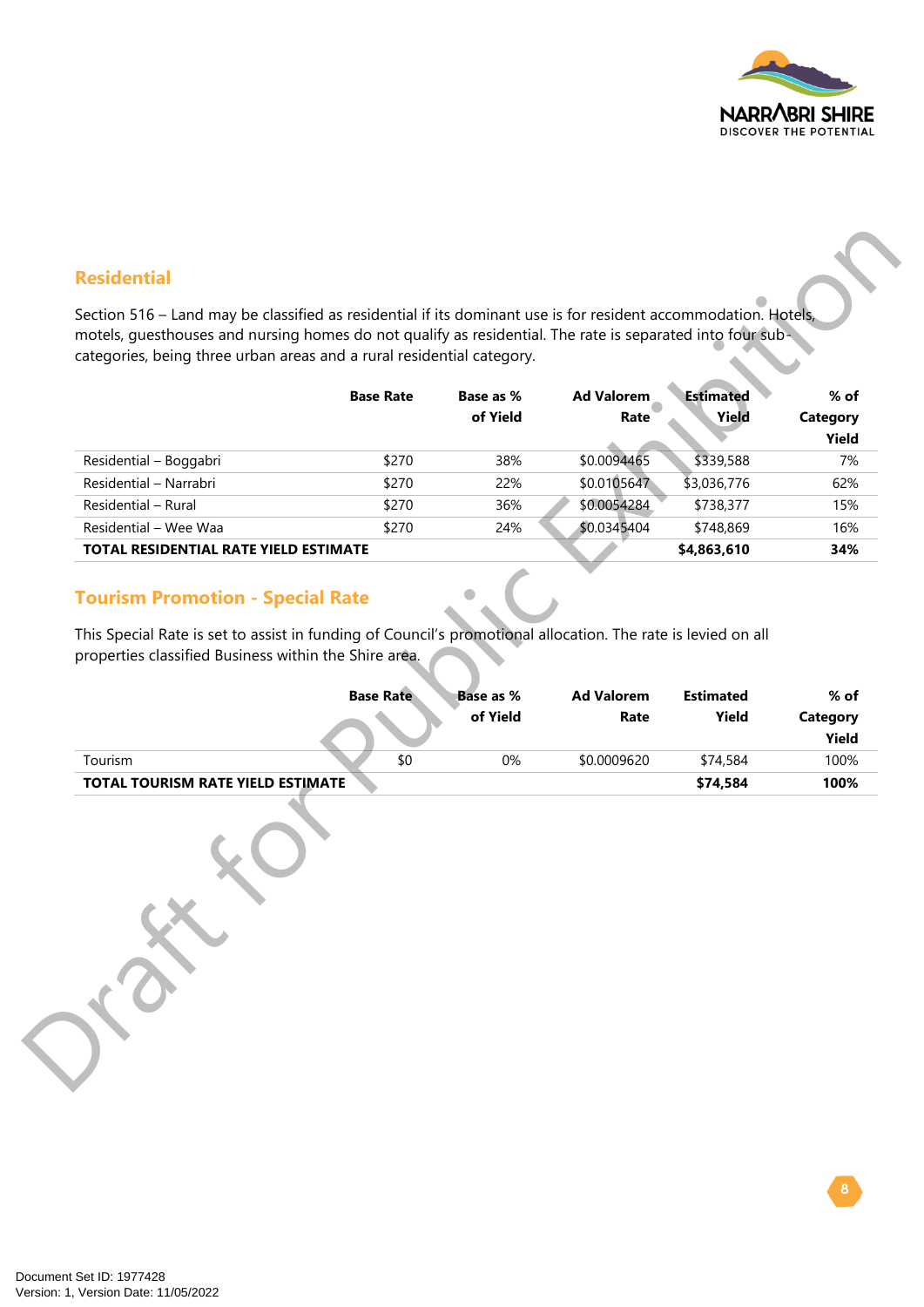

# **2022/23 ANNUAL CHARGES - WATER**

### **Water - Baan Baa**

|                                      | Service Charge 2021/22 | Service Charge 2022/23 | <b>Estimated Yield</b> |
|--------------------------------------|------------------------|------------------------|------------------------|
| 20/25mm Service                      | \$378                  | \$390                  | \$22,620               |
| 65mm Service                         | \$2,555                | \$2,635                | \$2,635                |
| <b>ESTIMATED ACCESS CHARGE YIELD</b> |                        |                        | \$25,255               |
| <b>ESTIMATED USAGE CHARGE YIELD</b>  | \$1.10                 | \$1.13                 | \$13,080               |
|                                      |                        |                        |                        |

### **Water - Bellata**

|                                      | <b>Service Charge 2021/22</b> | Service Charge 2022/23 | <b>Estimated Yield</b> |
|--------------------------------------|-------------------------------|------------------------|------------------------|
| 20/25mm Service                      | \$378                         | \$390                  | \$43,680               |
| 32mm Service                         | \$620                         | \$640                  | \$640                  |
| 40mm Service                         | \$968                         | \$998                  | \$1,996                |
| <b>Unconnected Service</b>           | \$378                         | \$390                  | \$780                  |
| <b>ESTIMATED ACCESS CHARGE YIELD</b> |                               |                        | \$47,096               |
| <b>ESTIMATED USAGE CHARGE YIELD</b>  | \$1.10                        | \$1.13                 | \$33,228               |

### **Water - Boggabri**

|                                                                             | Service Charge 2021/22 | Service Charge 2022/23        | <b>Estimated Yield</b> |
|-----------------------------------------------------------------------------|------------------------|-------------------------------|------------------------|
| 20/25mm Service                                                             | \$378                  | \$390                         | \$22,620               |
| 65mm Service                                                                | \$2,555                | \$2,635                       | \$2,635                |
| <b>ESTIMATED ACCESS CHARGE YIELD</b>                                        |                        |                               | \$25,255               |
| <b>ESTIMATED USAGE CHARGE YIELD</b>                                         | \$1.10                 | \$1.13                        | \$13,080               |
| <b>Water - Bellata</b>                                                      | Service Charge 2021/22 | <b>Service Charge 2022/23</b> | <b>Estimated Yield</b> |
| 20/25mm Service                                                             | \$378                  | \$390                         | \$43,680               |
| 32mm Service                                                                | \$620<br>O             | \$640                         | \$640                  |
| 40mm Service                                                                | \$968                  | \$998                         | \$1,996                |
| <b>Unconnected Service</b>                                                  | \$378                  | \$390                         | \$780                  |
| <b>ESTIMATED ACCESS CHARGE YIELD</b>                                        |                        |                               | \$47,096               |
| <b>ESTIMATED USAGE CHARGE YIELD</b>                                         | \$1.10                 | \$1.13                        | \$33,228               |
|                                                                             |                        |                               |                        |
| <b>Water - Boggabri</b>                                                     | Service Charge 2021/22 | Service Charge 2022/23        | <b>Estimated Yield</b> |
| 20/25mm Service                                                             | \$378                  | \$390                         | \$220,350              |
| 32mm Service                                                                | \$620                  | \$640                         | \$5,120                |
| 40mm Service                                                                | \$968                  | \$998                         | \$4,990                |
| 50mm Service                                                                | \$1,520                | \$1,565                       | \$14,085               |
| 80mm Service                                                                | \$3,875                | \$3,995                       | \$7,990                |
| 100mm Service                                                               | \$6,048                | \$6,240                       |                        |
| Unconnected Service                                                         | \$378                  | \$390                         | \$12,480<br>\$8,970    |
| <b>ESTIMATED ACCESS CHARGE YIELD</b><br><b>ESTIMATED USAGE CHARGE YIELD</b> |                        |                               | \$273,985              |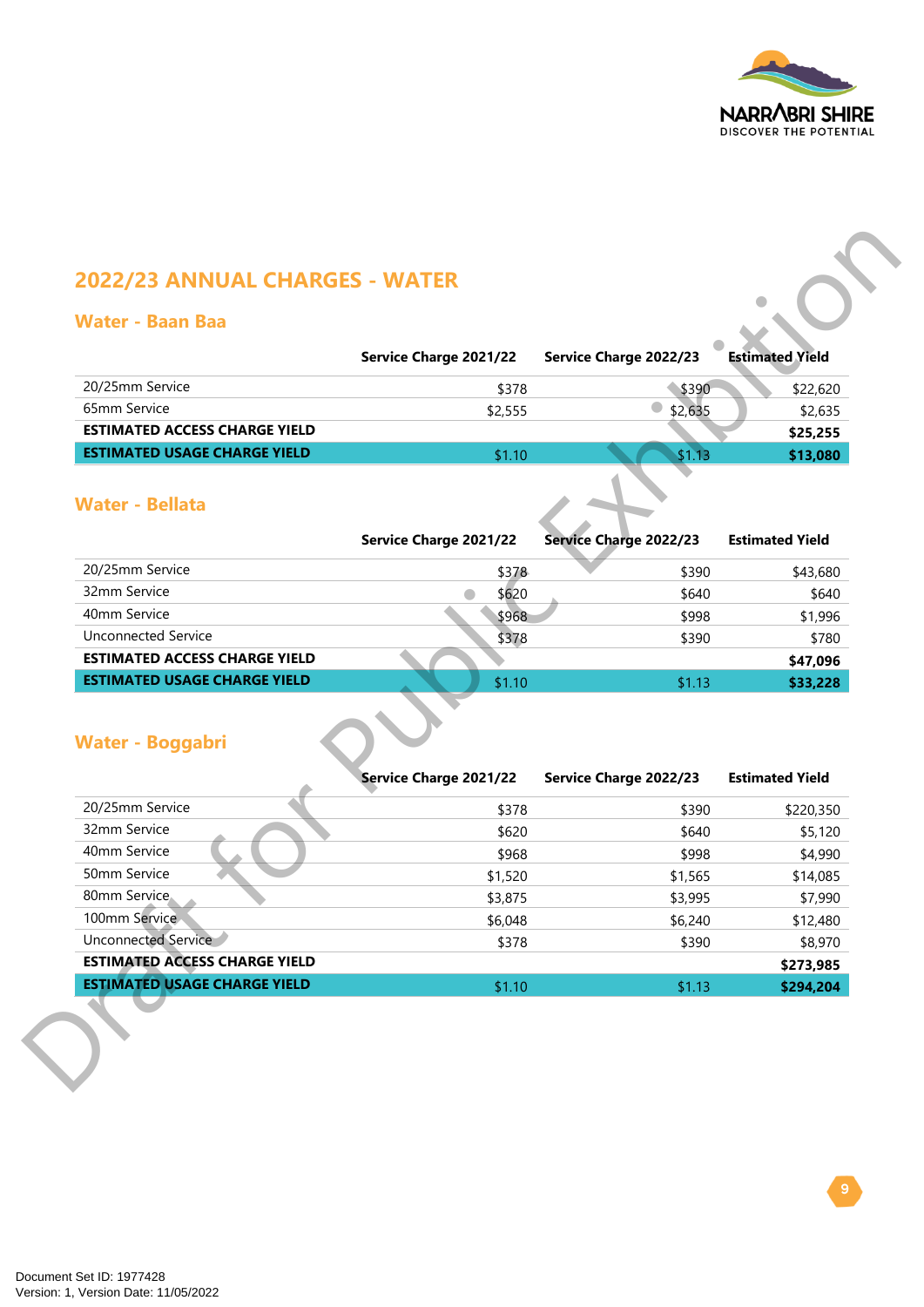

 $10<sup>1</sup>$ 

### **Water - Gwabegar**

|                                      | Service Charge 2021/22 | Service Charge 2022/23 | <b>Estimated Yield</b> |
|--------------------------------------|------------------------|------------------------|------------------------|
| 20/25mm Service                      | \$378                  | \$390                  | \$23,790               |
| 40mm Service                         | \$968                  | \$998                  | \$998                  |
| Unconnected Service                  | \$378                  | \$390                  | \$2,730                |
| <b>ESTIMATED ACCESS CHARGE YIELD</b> |                        |                        | \$27,518               |
| <b>ESTIMATED USAGE CHARGE YIELD</b>  | \$1.10                 | \$1.13                 | \$9,495                |

### **Water – Narrabri – Metered**

|                                                               | Service Charge 2021/22 | Service Charge 2022/23 | <b>Estimated Yield</b> |
|---------------------------------------------------------------|------------------------|------------------------|------------------------|
| 20/25mm Service                                               | \$378                  | \$390                  | \$23,790               |
| 40mm Service                                                  | \$968                  | \$998                  | \$998                  |
| <b>Unconnected Service</b>                                    | \$378                  | \$390                  | \$2,730                |
| <b>ESTIMATED ACCESS CHARGE YIELD</b>                          |                        |                        | \$27,518               |
| <b>ESTIMATED USAGE CHARGE YIELD</b>                           | \$1.10                 | \$1.13                 | \$9,495                |
| <b>Water - Narrabri - Metered</b>                             |                        |                        |                        |
|                                                               | Service Charge 2021/22 | Service Charge 2022/23 | <b>Estimated Yield</b> |
| 20/25mm Service                                               | \$378                  | \$390                  | \$1,028,430            |
| 32mm Service                                                  | \$572                  | \$640                  | \$44,800               |
| 40mm Service                                                  | O<br>\$607             | \$729                  | \$72,900               |
| 50mm Service                                                  | \$957                  | \$1,150                | \$28,750               |
| 80mm Service                                                  | \$2,985                | \$3,585                | \$7,170                |
| 100mm Service                                                 | \$3,790                | \$4,550                | \$22,750               |
| <b>Unconnected Service</b>                                    | \$245                  | \$294                  | \$24,990               |
| <b>ESTIMATED ACCESS CHARGE YIELD</b>                          |                        |                        | \$1,229,790            |
| <b>ESTIMATED USAGE CHARGE YIELD</b>                           | \$1.10                 | \$1.13                 | \$1,566,712            |
| <b>Water - Narrabri - Unmetered only for exiting services</b> | Service Charge 2021/22 | Service Charge 2022/23 | <b>Estimated Yield</b> |
| 20/25mm Service                                               | \$592                  | 610                    | \$21,960               |
| 32mm Service                                                  | \$970                  | \$1,000                | \$1,000                |
| 40mm Service                                                  | \$1,515                | \$1,600                | \$1,600                |
| 100mm Service                                                 | \$9,472                | \$9,760                | \$9,760                |
|                                                               | \$592                  | \$610                  | \$610                  |
| Unoccupied                                                    |                        |                        | \$34,930               |
| <b>ESTIMATED ACCESS CHARGE YIELD</b>                          |                        |                        |                        |

# **Water – Narrabri – Unmetered only for exiting services**

|                                      | <b>Service Charge 2021/22</b> | Service Charge 2022/23 | <b>Estimated Yield</b> |
|--------------------------------------|-------------------------------|------------------------|------------------------|
| 20/25mm Service                      | \$592                         | 610                    | \$21,960               |
| 32mm Service                         | \$970                         | \$1,000                | \$1,000                |
| 40mm Service                         | \$1,515                       | \$1,600                | \$1,600                |
| 100mm Service                        | \$9,472                       | \$9,760                | \$9,760                |
| Unoccupied                           | \$592                         | \$610                  | \$610                  |
| <b>ESTIMATED ACCESS CHARGE YIELD</b> |                               |                        | \$34,930               |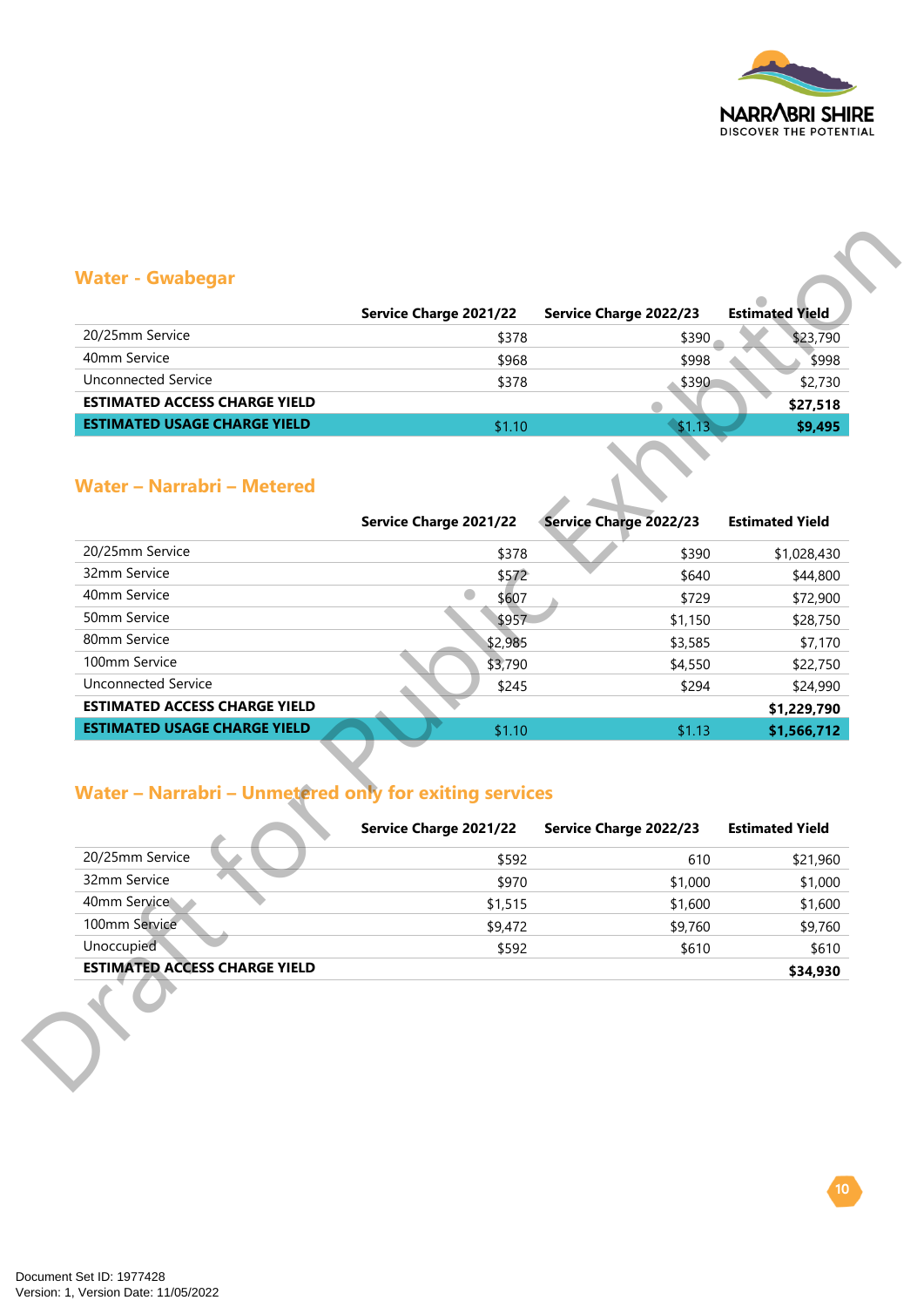

 $\blacksquare$ 

### **Water - Pilliga**

|                                      | <b>Service Charge 2021/22</b> | Service Charge 2022/23 | <b>Estimated Yield</b> |
|--------------------------------------|-------------------------------|------------------------|------------------------|
| 20/25mm Service                      | \$378                         | \$390 €                | \$40,560               |
| 40mm Service                         | \$968                         | \$998                  | \$998                  |
| 50mm Service                         | \$1,515                       | \$1,565                | \$1,565                |
| Unconnected Service                  | \$378                         | \$390                  | \$3,900                |
| <b>ESTIMATED ACCESS CHARGE YIELD</b> |                               |                        | \$47,023               |
| <b>ESTIMATED USAGE CHARGE YIELD</b>  | \$1.10                        | \$1.13                 | \$15,000               |

### **Water – Wee Waa**

|                                      | Service Charge 2021/22 | Service Charge 2022/23        | <b>Estimated Yield</b> |
|--------------------------------------|------------------------|-------------------------------|------------------------|
| 20/25mm Service                      | \$378                  | \$390 €                       | \$40,560               |
| 40mm Service                         | \$968                  | \$998                         | \$998                  |
| 50mm Service                         | \$1,515                | \$1,565                       | \$1,565                |
| <b>Unconnected Service</b>           | \$378                  | \$390                         | \$3,900                |
| <b>ESTIMATED ACCESS CHARGE YIELD</b> |                        |                               | \$47,023               |
| <b>ESTIMATED USAGE CHARGE YIELD</b>  | \$1.10                 | \$1.13                        | \$15,000               |
| <b>Water - Wee Waa</b>               |                        |                               |                        |
|                                      | Service Charge 2021/22 | <b>Service Charge 2022/23</b> | <b>Estimated Yield</b> |
| 20/25mm Service                      | \$378                  | \$390                         | \$310,050              |
| 32mm Service                         | O<br>\$552             | \$640                         | \$6,400                |
| 40mm Service                         | \$628                  | \$754                         | \$14,326               |
| 50mm Service                         | \$957                  | \$1,150                       | \$6,900                |
| 80mm Service                         | \$2,440                | \$2,930                       | \$8,790                |
| 100mm Service                        | \$3,800                | \$4,560                       | \$13,680               |
| <b>Unconnected Service</b>           | \$260                  | \$312                         | \$1,560                |
| <b>ESTIMATED ACCESS CHARGE YIELD</b> |                        |                               | \$361,706              |
| <b>ESTIMATED USAGE CHARGE YIELD</b>  | \$1.10                 | \$1.13                        | \$583,442              |
|                                      |                        |                               |                        |
| ROX                                  |                        |                               |                        |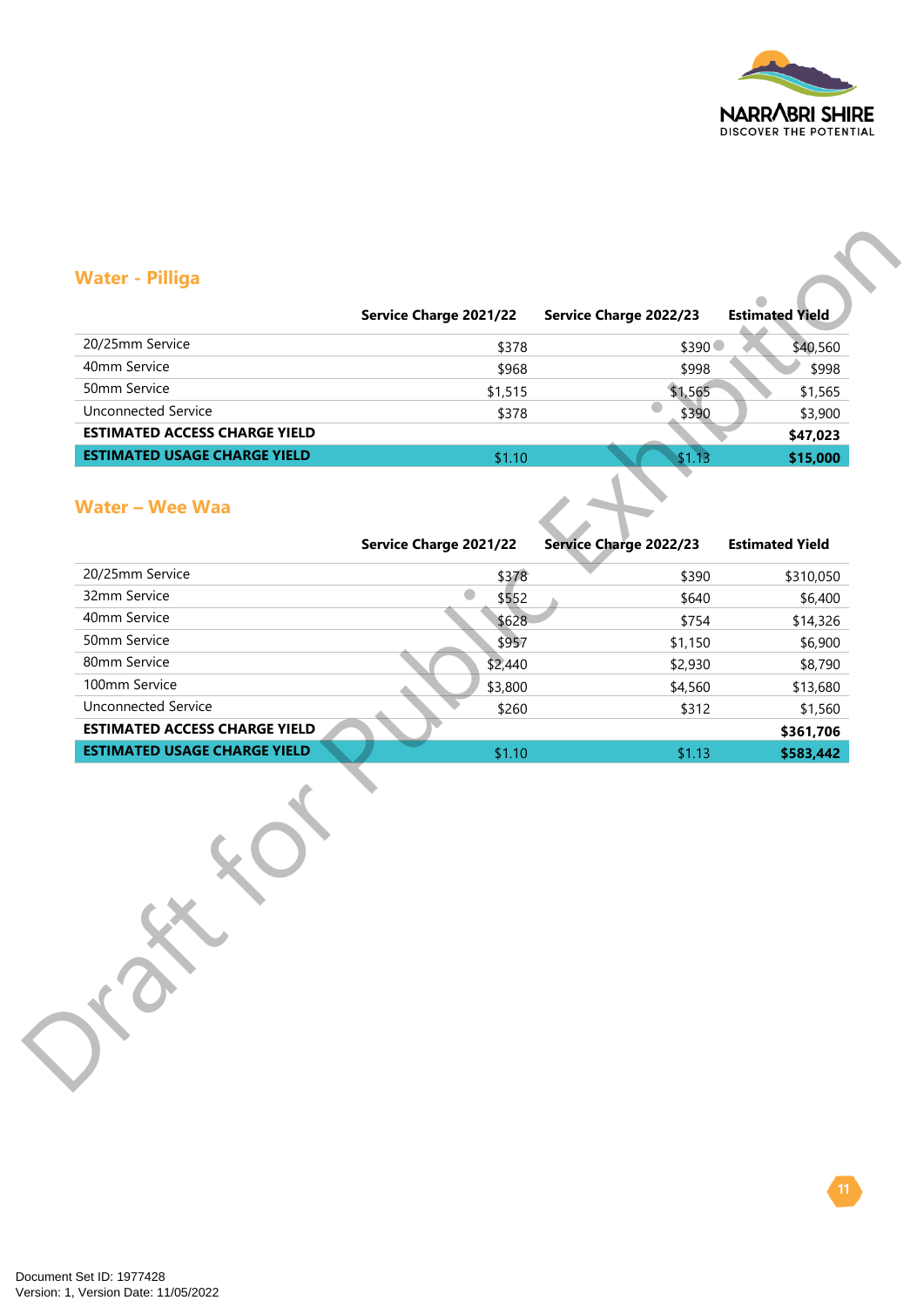

# **2022/23 ANNUAL CHARGES – SEWER**

### **Sewerage – Boggabri**

| Sewerage - Boggabri                                            |                               |                        |                        |
|----------------------------------------------------------------|-------------------------------|------------------------|------------------------|
|                                                                | Service Charge 2021/22        | Service Charge 2022/23 | <b>Estimated Yield</b> |
| Occupied                                                       | \$664                         | \$684                  | \$307,116              |
| Unoccupied                                                     | \$332                         | \$342                  | \$13,680               |
| Pedestal Charges - Per Cistern/>6W.C                           | \$100                         | \$103                  | \$47,895               |
| Pedestal Charges - Water Closets (1-6)                         | \$100                         | \$103                  | \$5,768                |
| <b>TOTAL BOGGABRI SEWER CHARGES YIELD</b>                      |                               |                        | \$374,459              |
| <b>Sewerage - Narrabri</b>                                     | Service Charge 2021/22        | Service Charge 2022/23 | <b>Estimated Yield</b> |
| Occupied                                                       | \$825                         | \$850                  | \$2,178,550            |
| Unoccupied                                                     | \$413                         | \$426                  | \$53,676               |
| Pedestal Charges - Per Cistern/>6W.C                           | \$124                         | \$128                  | \$78,080               |
| Pedestal Charges - Water Closets (1-6)                         | \$124                         | \$128                  | \$87,168               |
| <b>TOTAL NARRABRI SEWER CHARGES YIELD</b>                      |                               |                        | \$2,397,474            |
|                                                                |                               |                        |                        |
|                                                                | <b>Service Charge 2021/22</b> | Service Charge 2022/23 | <b>Estimated Yield</b> |
| Occupied                                                       | \$860                         | \$886                  | \$669,816              |
| Unoccupied                                                     | \$431                         | \$444                  | \$13,320               |
| Pedestal Charges - Per Cistern/>6W.C                           | \$129                         | \$133                  | \$3,325                |
| Pedestal Charges - Water Closets (1-6)                         | \$129                         | \$133                  | \$31,122               |
| <b>Sewerage - Wee Waa</b><br>TOTAL WEE WAA SEWER CHARGES YIELD |                               |                        | \$717,583              |

### **Sewerage – Narrabri**

|                                           | Service Charge 2021/22 | Service Charge 2022/23 | <b>Estimated Yield</b> |
|-------------------------------------------|------------------------|------------------------|------------------------|
| Occupied                                  | \$825                  | \$850                  | \$2,178,550            |
| Unoccupied                                | \$413                  | \$426                  | \$53,676               |
| Pedestal Charges – Per Cistern/>6W.C      | \$124                  | \$128                  | \$78,080               |
| Pedestal Charges - Water Closets (1-6)    | \$124                  | \$128                  | \$87,168               |
| <b>TOTAL NARRABRI SEWER CHARGES YIELD</b> |                        |                        | \$2,397,474            |

### **Sewerage – Wee Waa**

|                                          | Service Charge 2021/22 | Service Charge 2022/23 | <b>Estimated Yield</b> |
|------------------------------------------|------------------------|------------------------|------------------------|
| Occupied                                 | \$860                  | \$886                  | \$669,816              |
| Unoccupied                               | \$431                  | \$444                  | \$13,320               |
| Pedestal Charges - Per Cistern/>6W.C     | \$129                  | \$133                  | \$3,325                |
| Pedestal Charges - Water Closets (1-6)   | \$129                  | \$133                  | \$31,122               |
| <b>TOTAL WEE WAA SEWER CHARGES YIELD</b> |                        |                        | \$717,583              |